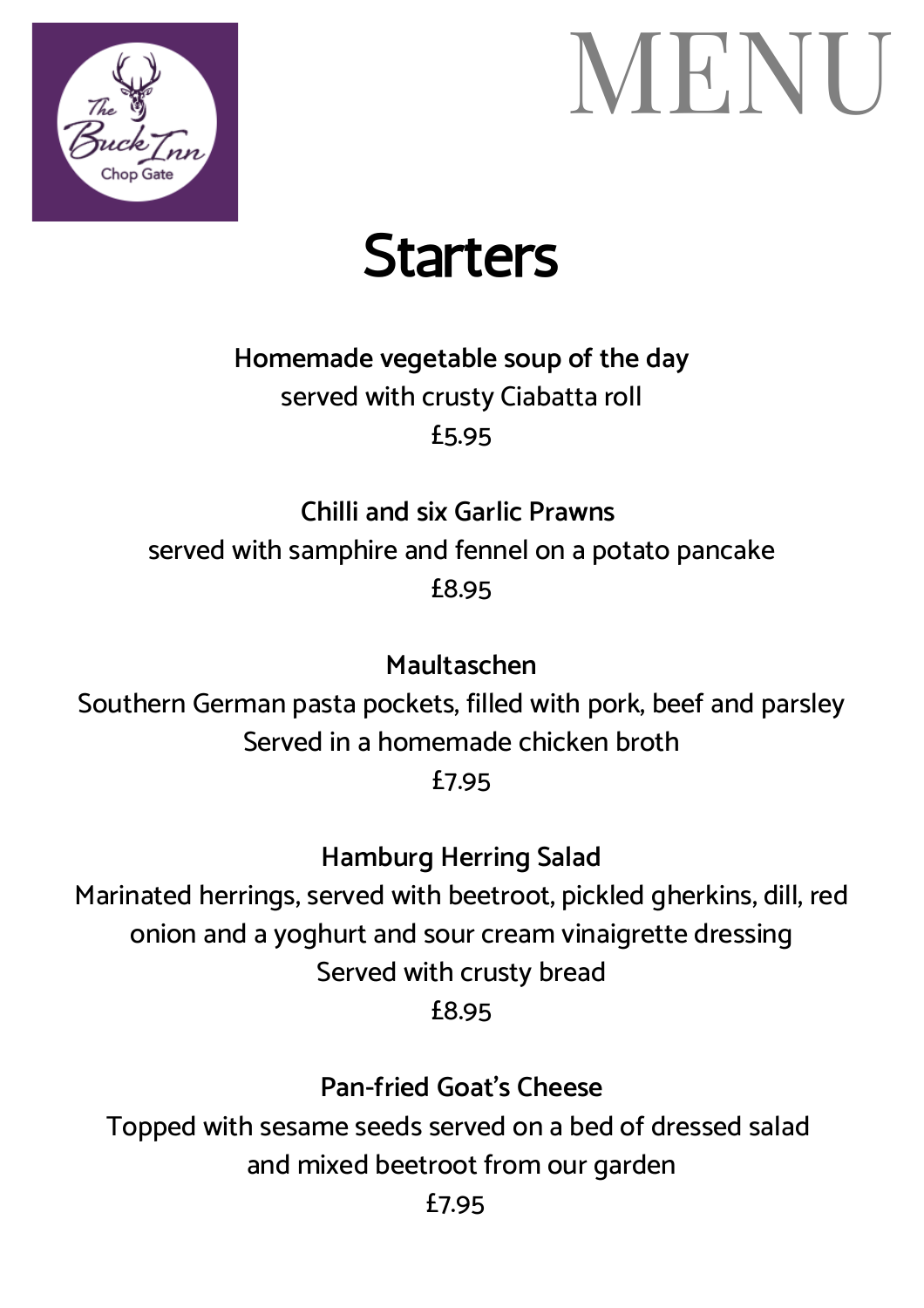



#### Served from 5.30pm till 8.30pm

**Sirloin Steak** 10z, 30-day aged centre cut sirloin. Served with grilled tomato, sauteed mushrooms, onions rings, hand-cut chips. Add pepper sauce for £3.00 £21.95

Barnsley Lamb Chop Served with minted new potatoes, seasonal vegetables and a rosemary and mint sauce. £17.95

**Venison Loin**

Local venison loin served with new potatoes, seasonal homegrown vegetables, cranberry, red wine and Port sauce £21.95

**Pan fried Salmon Fillet** Served with a herb and lemon butter sauce, new potatoes, samphire and French beans £17.95

**Bavarian Style Goulash** Braised pieces of pork and beef cooked in a Port and red wine sauce. Served with homemade spaetzle and coleslaw £17.95

**Five Bean Casserole (V)**

Five different beans and vegetables cooked in an Italian tomato sauce and served with new potatoes and homemade coleslaw.

£14.95

Allergen information available upon request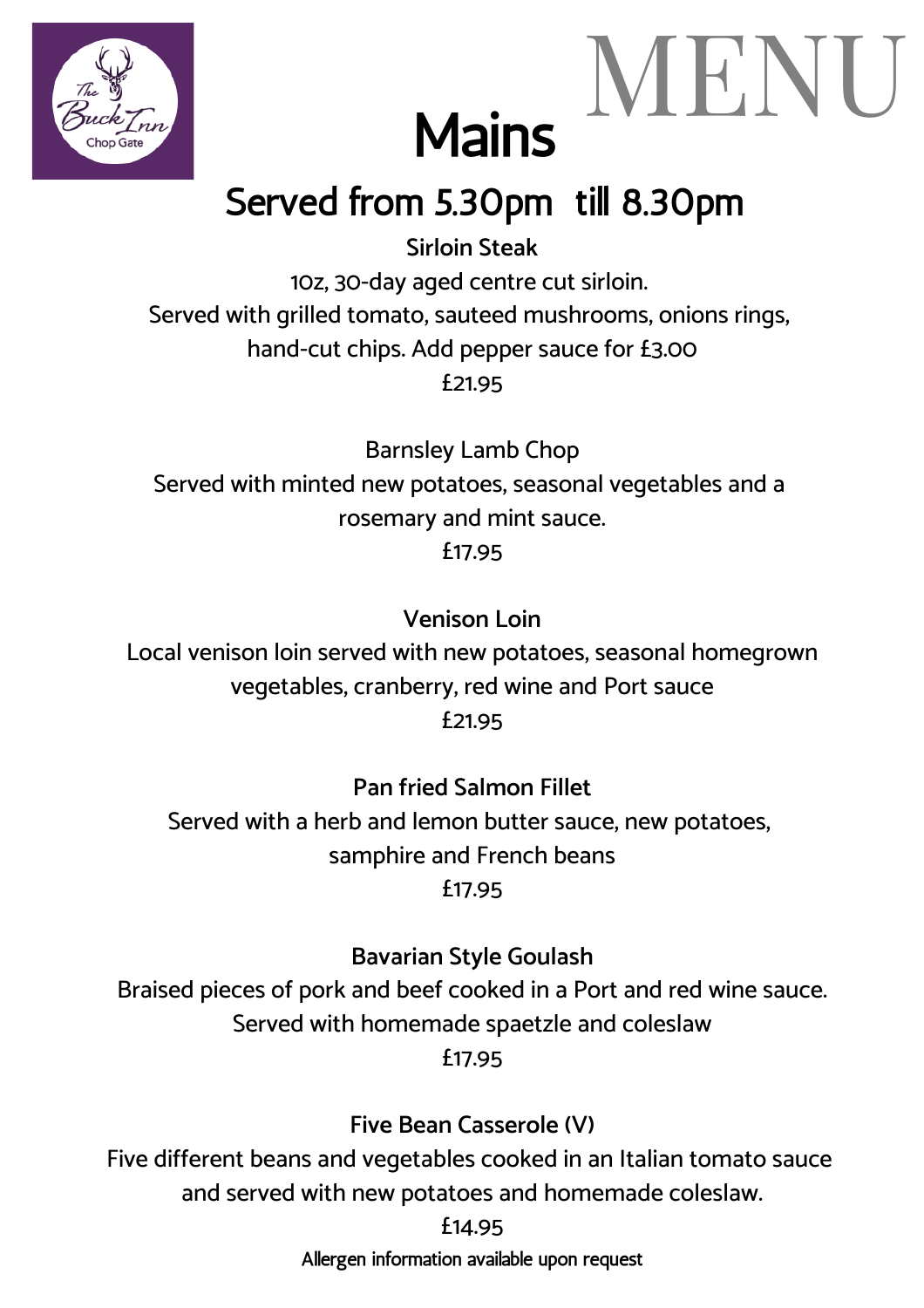



### **Schnitzels**

All Schnitzels are freshly breaded chicken breast served with homemade coleslaw and your choice of skinny fries, hand-cut chips or spaetzle

**Hunter Schnitzel** Served with mushroom, pepper and fried onion sauce £15.95

**Alpen Schnitzel** Topped with blue cheese and served with a pepper sauce £17.95

**Local Parmesan** Served with bechamel sauce, parmesan and cheddar £15.95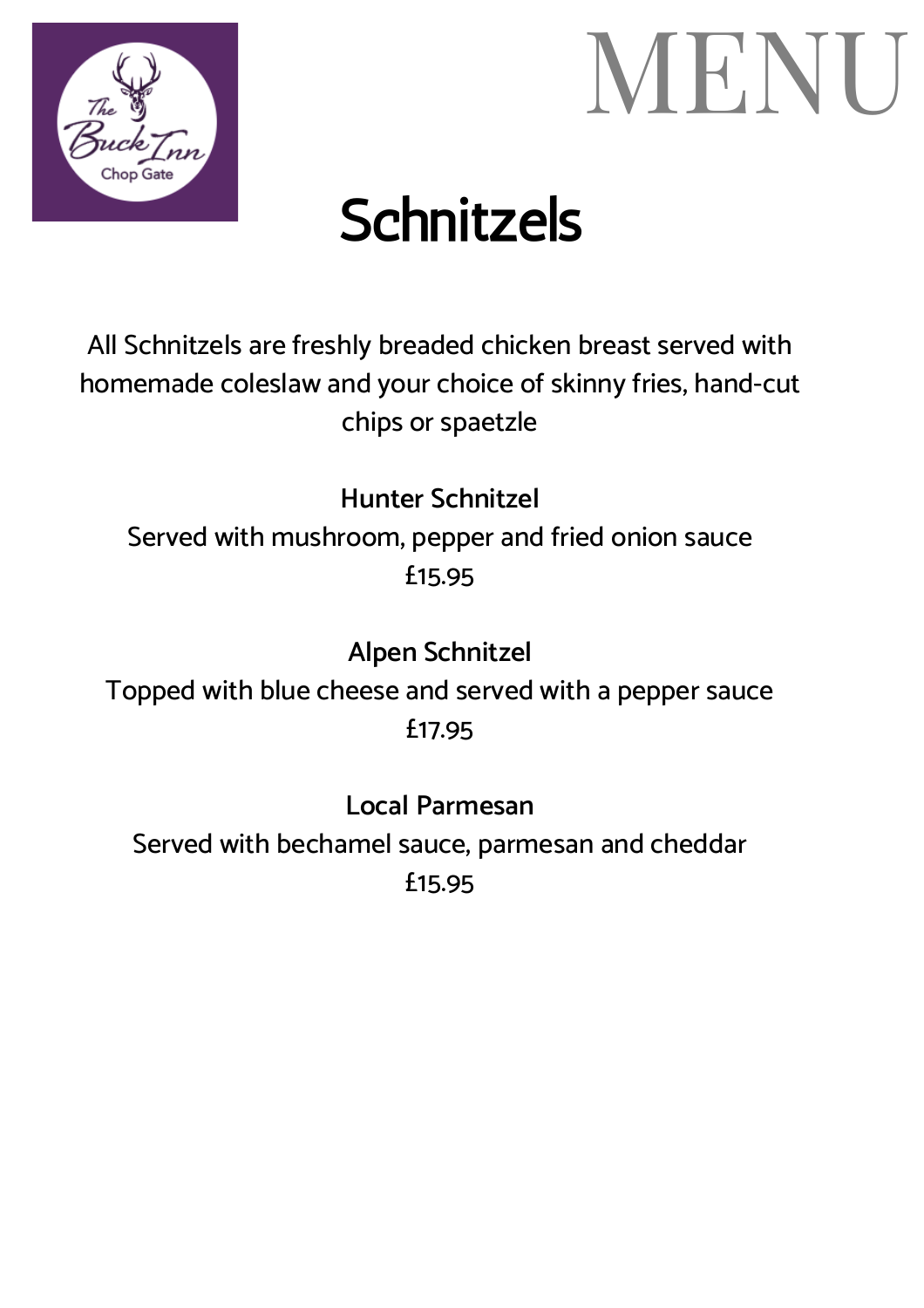



### Burgers

All burgers are served in a toasted bun with lettuce and tomato with homemade coleslaw and your choice of skinny fries or handcut chips.

**Buck's Beef Burger** 8oz beef burger topped with cheese, bacon, gherkin and our own burger sauce £13.95

**Spicy Cajun Chicken Burger** Spicy chicken breast topped with crispy bacon and cheddar £13.95

Southern Style Vegetarian Burger (V) Seasoned Quorn burger topped with cheddar cheese and our own burger sauce. £12.95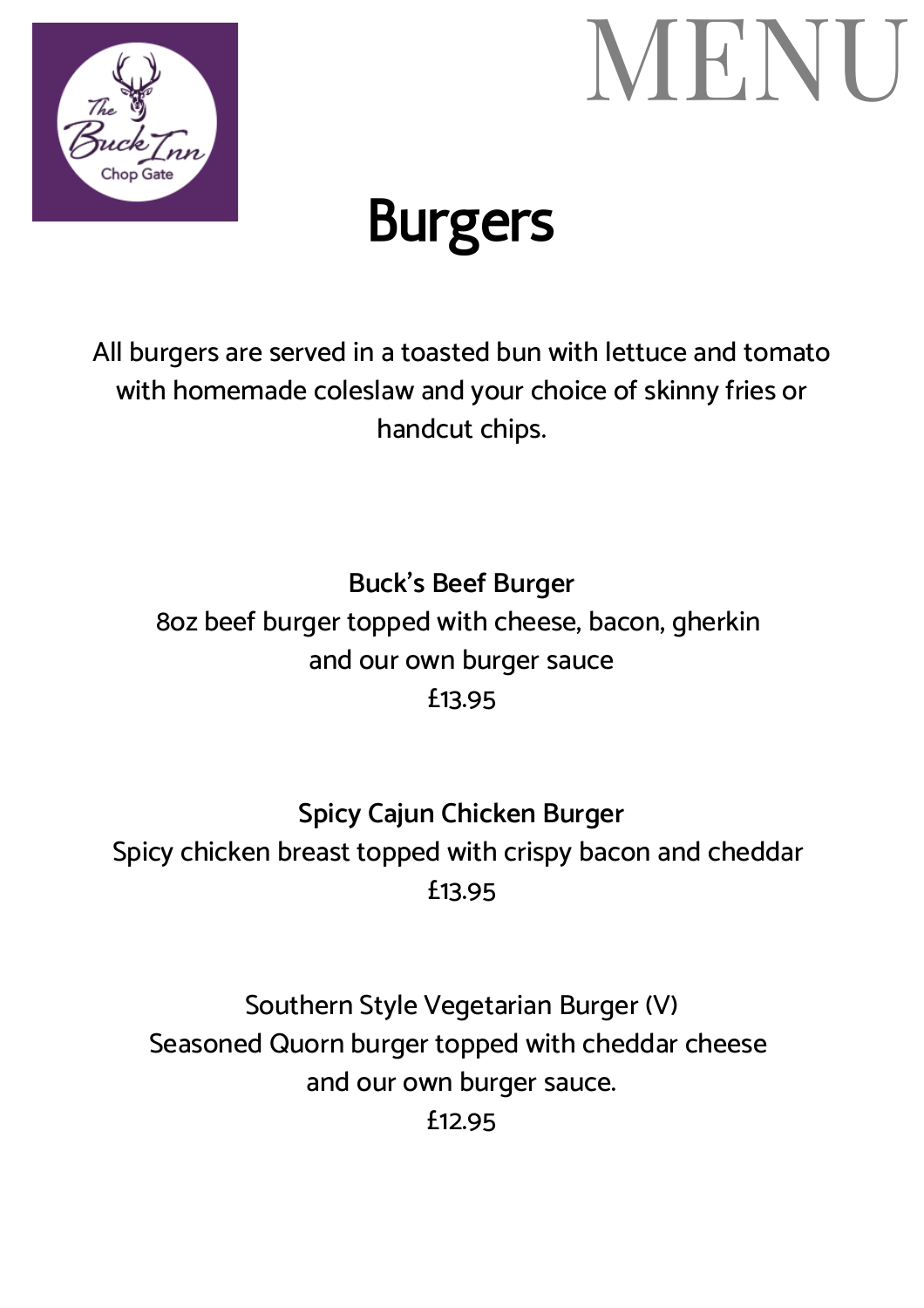

## MENU

#### **Desserts**

German Apple Strudel Served with pouring cream

Crumble of the Day Served with pouring cream

Belgian Waffles Served with toffee sauce and vanilla ice cream

Trio of Ice cream

All £6.95